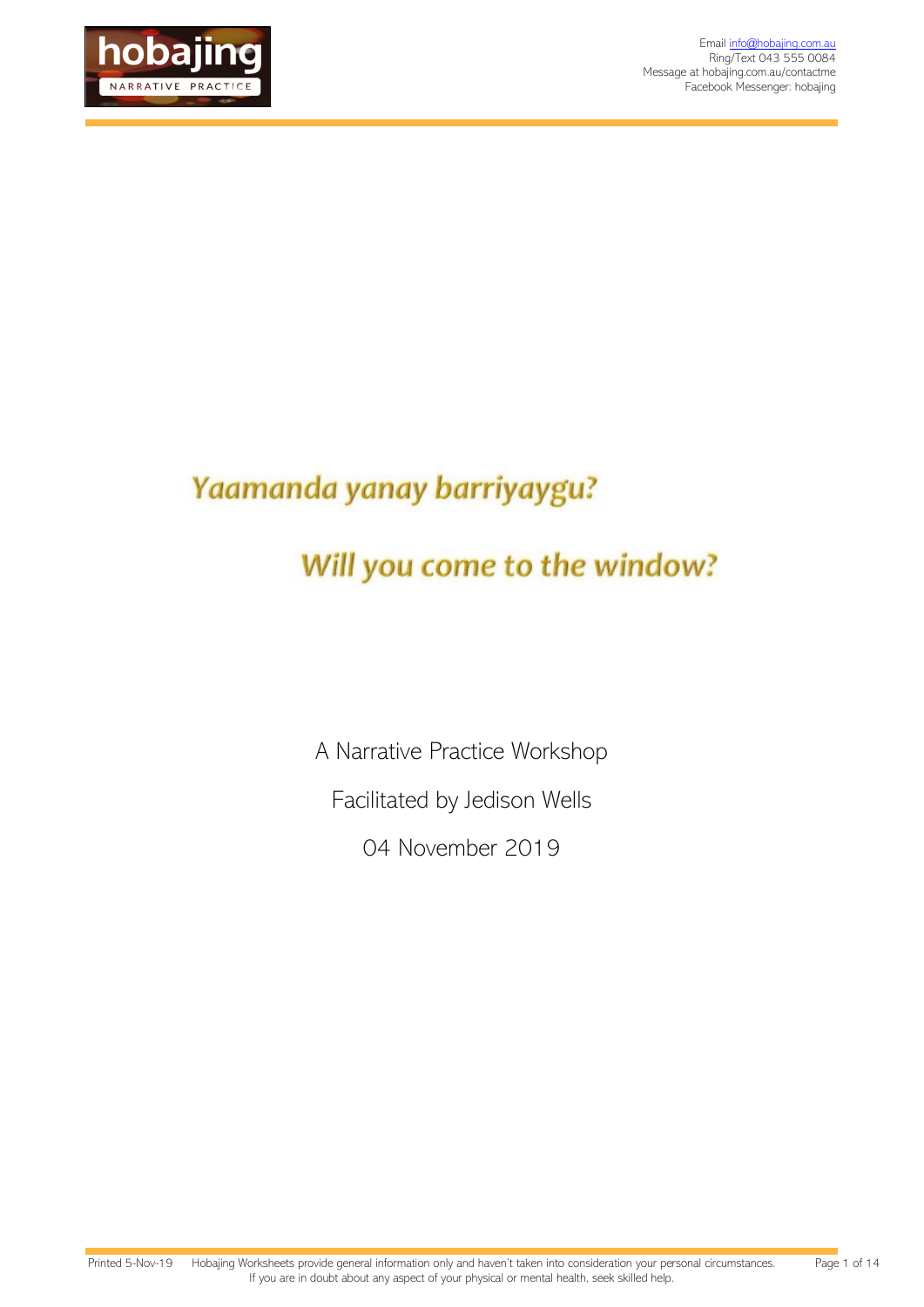

# Hartley and Benington Co-research Model

data jointly created AND transferred through multiple perspectives and different interests



Application to Langloh Parker's Book





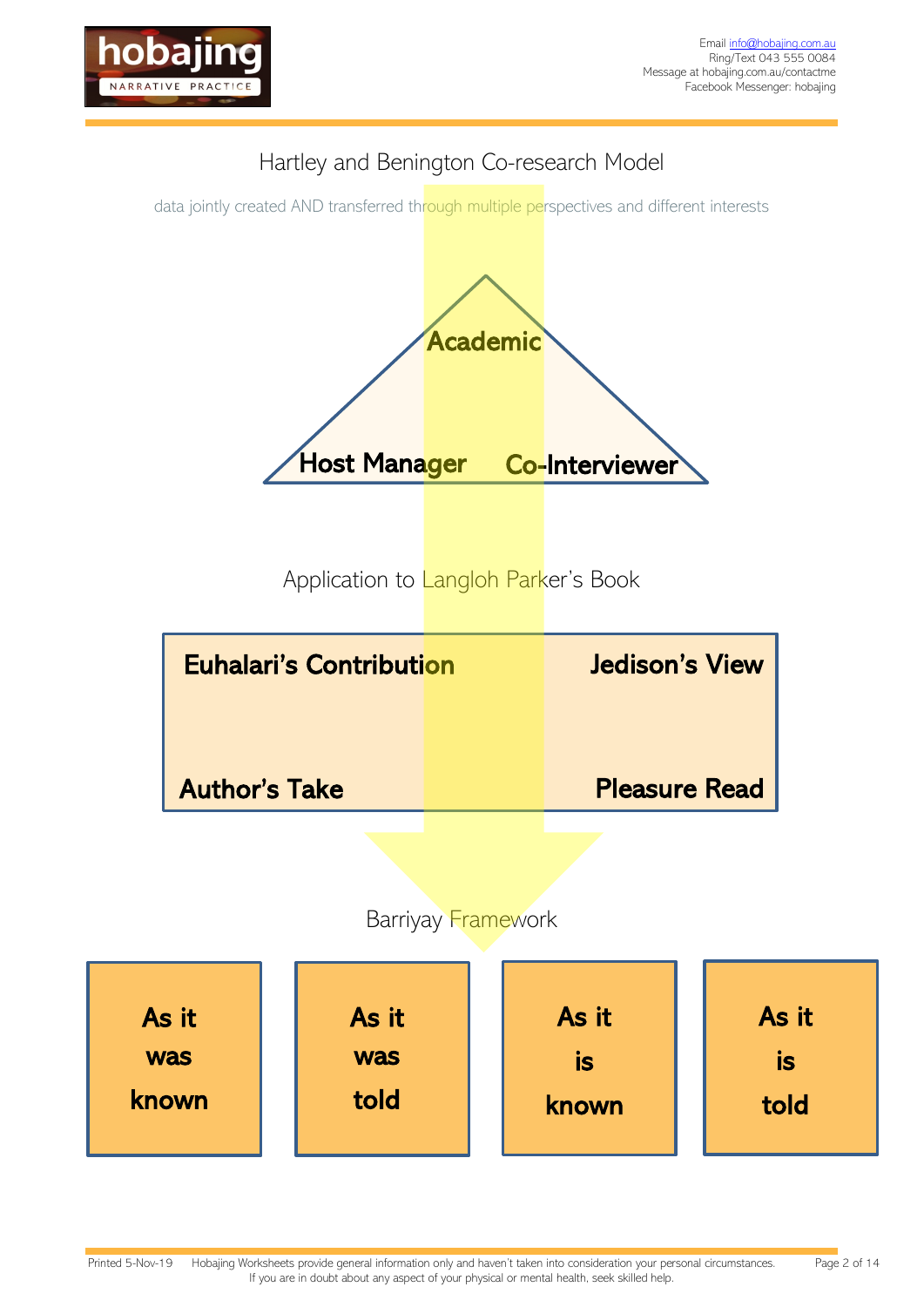

### Vantage Points

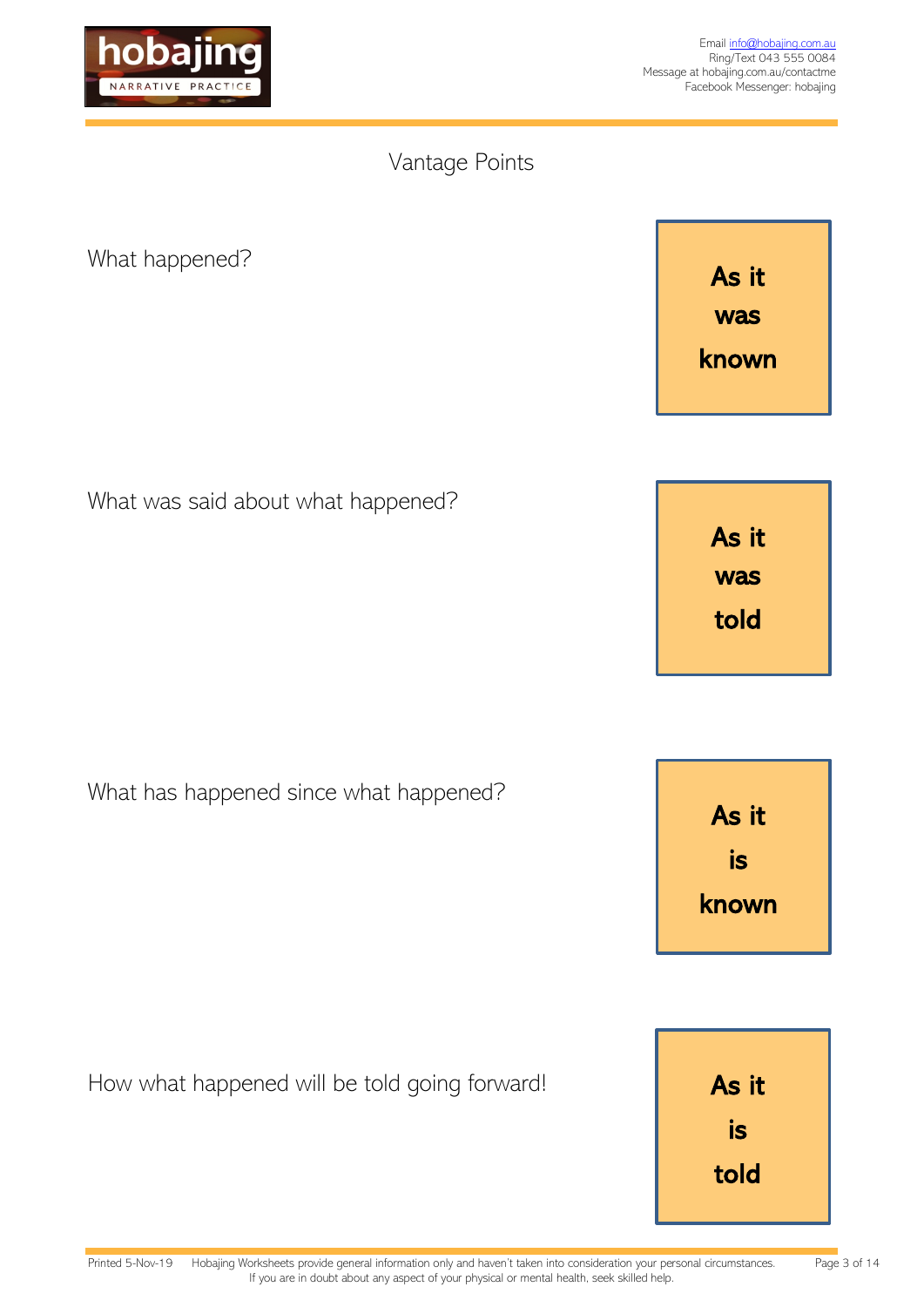

# Activity 1: Pitavia and Punctata Barriyay

#### Challenge: Brother takes Advantage / Pitavia finds it difficult to say no

| As it was Known                                             | As it was Told                                                                     |
|-------------------------------------------------------------|------------------------------------------------------------------------------------|
|                                                             |                                                                                    |
| • Pitavia forgot to lock the gate when he<br>was eleven     | Family's life put on hold until Punctata<br>$\bullet$<br>learned how to walk again |
| • Punctata, five, was hit by a car and lost<br>his left leg | Punctata missed out on fun things that<br>$\bullet$<br>Pitavia did at his age      |
| DOMINANT<br>STORY:<br>Punctata<br>was<br>injured            | DOMINANT STORY: Punctata was a<br>victim                                           |

| As it is Known                                                                                                   | As it is Told                                                                        |
|------------------------------------------------------------------------------------------------------------------|--------------------------------------------------------------------------------------|
|                                                                                                                  |                                                                                      |
| • Eleven year olds make mistakes<br>• Eldest child has parental responsibilities<br>• Punctata is an opportunist | Improve the relationship so we stay<br>close<br>Continue to support Punctata without |
| DOMINANT STORY: It was no-one's                                                                                  | more of himself than is<br>qiving<br>necessary                                       |
| fault and the family is strong                                                                                   | DOMINANT STORY: Pitavia doesn't<br>owe anything to his brother                       |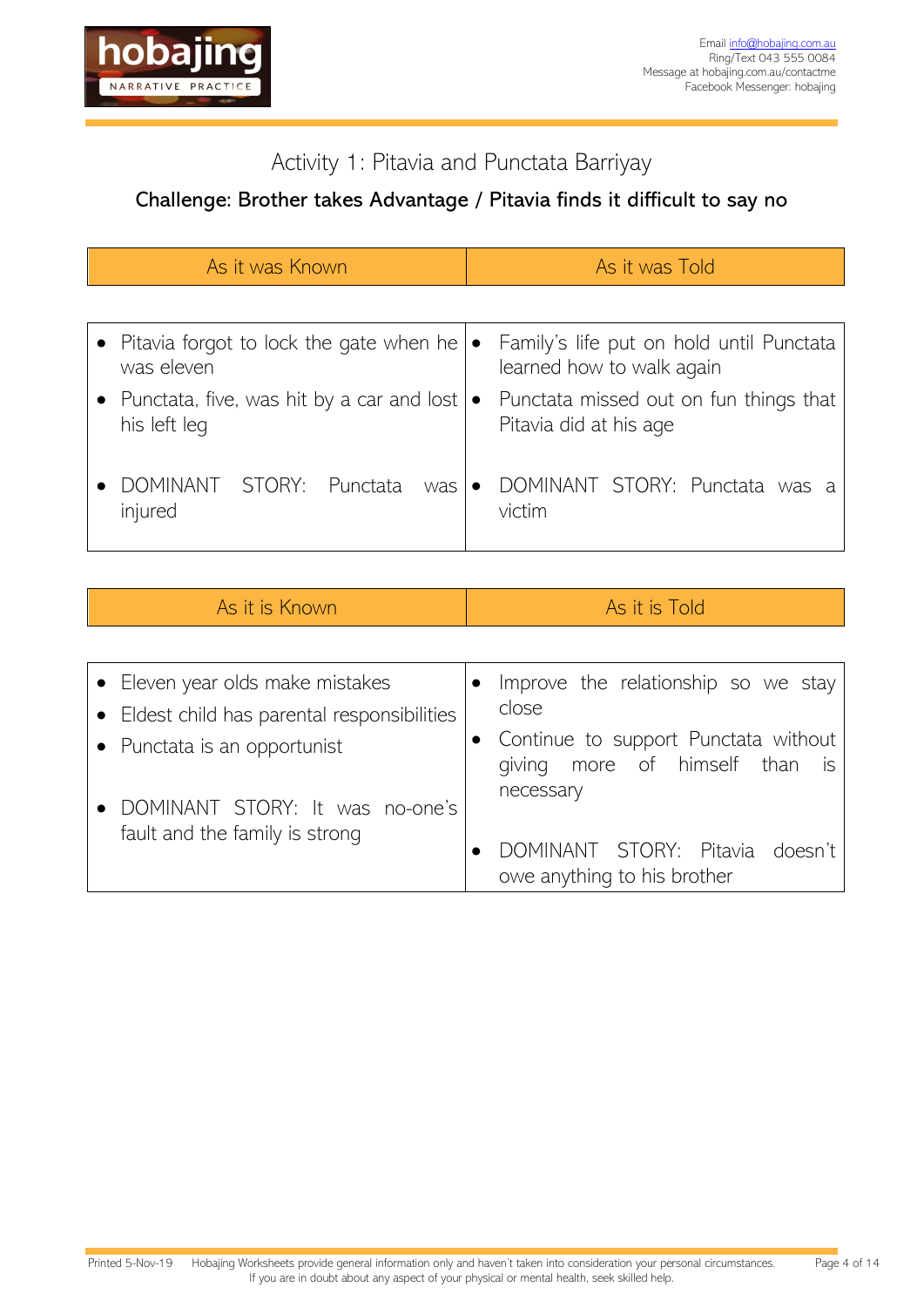

Acmena came clutching the story of arguments and tears between her and her daughter, Sal. Prior to the conversations below, Acmena shared that when she fell pregnant with Sal she was sixteen, unmarried, knew the father for one night only but was not daunted by the prospect of having a baby. She had older sisters and younger brothers and the 'act of motherhood' didn't seem scary to her.

#### As it was Known

#### Conversation

- Acmena: When I got pregnant at 16, no-one was surprised. I never remember a time when I wasn't the black sheep, when it wasn't me being in trouble. I had no idea of what to do then and I have no idea of what to do now.
- Me: Acmena, when did you first find out you were pregnant?
- Acmena: I was actually at the Doctor's getting the Pill prescription refilled. It was a lot harder back then, you had to have a pregnancy test first. Turns out the pills made me throw up a little and I didn't realise that I was throwing up the pills with it.
- Me: How did you respond?
- Acmena: I was more embarrassed at how it happened. Like I said before, no-one was surprised, least of all my parents. They didn't even ask who the father was, like he had nothing to do with it.

Possible Questions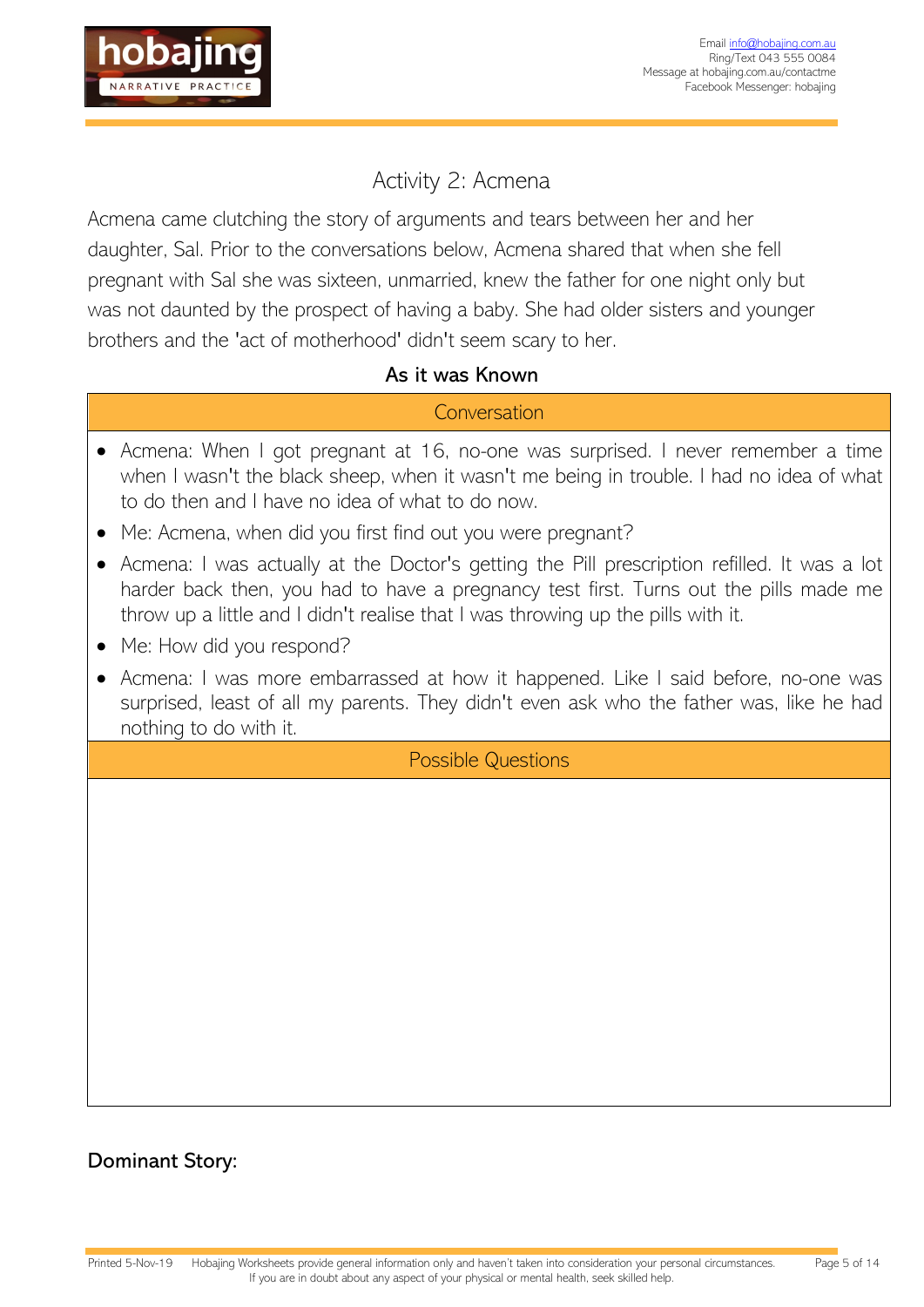

#### As it was Told

#### Conversation

- Me: You said that your parents weren't surprised. How did other caregivers respond?
- Acmena: You know family wasn't that bad, it was more people I didn't know. I went back to high school the next year thinking I could better my life. Mum looked after her. I had to request to go back and the Principal had to decide about whether the other parents would be comfortable with me in the classroom with their daughters. I hated that. I really wanted Mum to come in with me but he wouldn't let her. He said at 18 I was an adult. The funny thing was that when they did let me in, if I had a day off, I had to get Mum to write a note because that was the school rule. I don't think they quite knew what they were doing. They chopped and changed.
- Me: There's always been a social stigma to being unmarried but in the 1980s I think young Mums started to push back and expect some support to better their lives.
- Acmena: Maybe but if there was ever support it came with a cost, Everyone thought they had a right to say something. One day, I took her for her shots at one of those Community Centres. You would have thought I had killed her. They went through her with a fine tooth comb, it almost seemed like the Nurse was annoyed because she wasn't bruised or battered in some way.

Possible Questions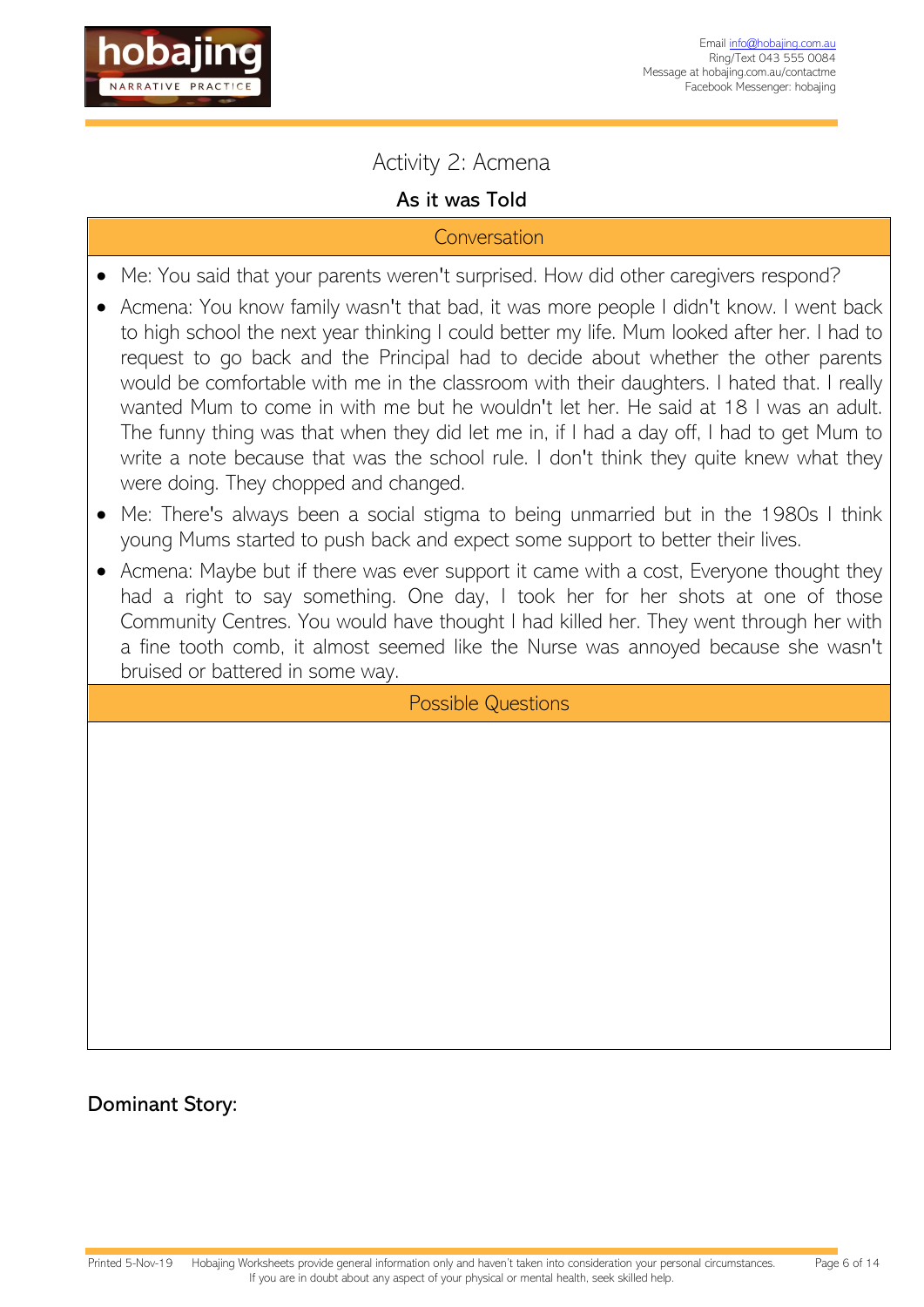

#### As it is Known

#### Conversation

- Acmena: I got pregnant when I was teenager, whereas the father was dealt a raw card. How does that work? If he babysitted, he'd get a pat on the back for being such a great dad. When I was raising her my own, it didn't matter whether I was doing a good job or a bad one. I was just a single mother, a loser ... What, how did that work?
- Me: Was there someone who introduced you to the idea of holding onto hope for a different future?
- Acmena: You know there was and it was a complete stranger. I started cleaning houses when Sal started school. Most of the women were so up themselves but not Ranjee. She was usually not home when I cleaned but walked in one day and startled me. I dropped and broke one of her plates. She laughed.
- Me: She laughed?
- Acmena: Yes, I was so at ease with her. It was just a plate and she could have had me sacked. She told me how she had the same job with the same company five years before. Now she had this big house so she must have had money, the house was quite nice. I asked her what her husband did. She laughed again because she didn't have one.
- Me: How did she influence you?
- Acmena: It took awhile but I learnt a lot from Ranjee about what is important about being a Mum and what's important for a Mum. I was so worried about there not being a Dad around, I forgot about how good I could be. This may seem like stalking stuff but at the start, I would read what was on her fridge and just got this idea of how life could still be good without Sal having her Dad. She (Ranjee) had the same electricity bills as me, the same permission slips, the same calendar from the Butcher. Just knowing she was around, lit up the day a little more.
- Me: What do you think it might have meant to Ranjee if she knew that?
- Acmena: We never became good friends but she would take the time to ask me how I was doing with my Writing and put in little tips here and there. Later I found out she was a Career Counsellor that's why her tips always seemed spot on. I think she liked the idea that she could give back.
- Me: What do you think she would say if she was here now?
- Acmena: (yells) Roll up them sleeves Girl, we got us a problem.
- Me: Is that what she used to say?
- Acmena: That was the first thing she said to me when I dropped the plate. And i'm not sure if it was some sort of catchphrase, but she would use that line when we talked about a challenge.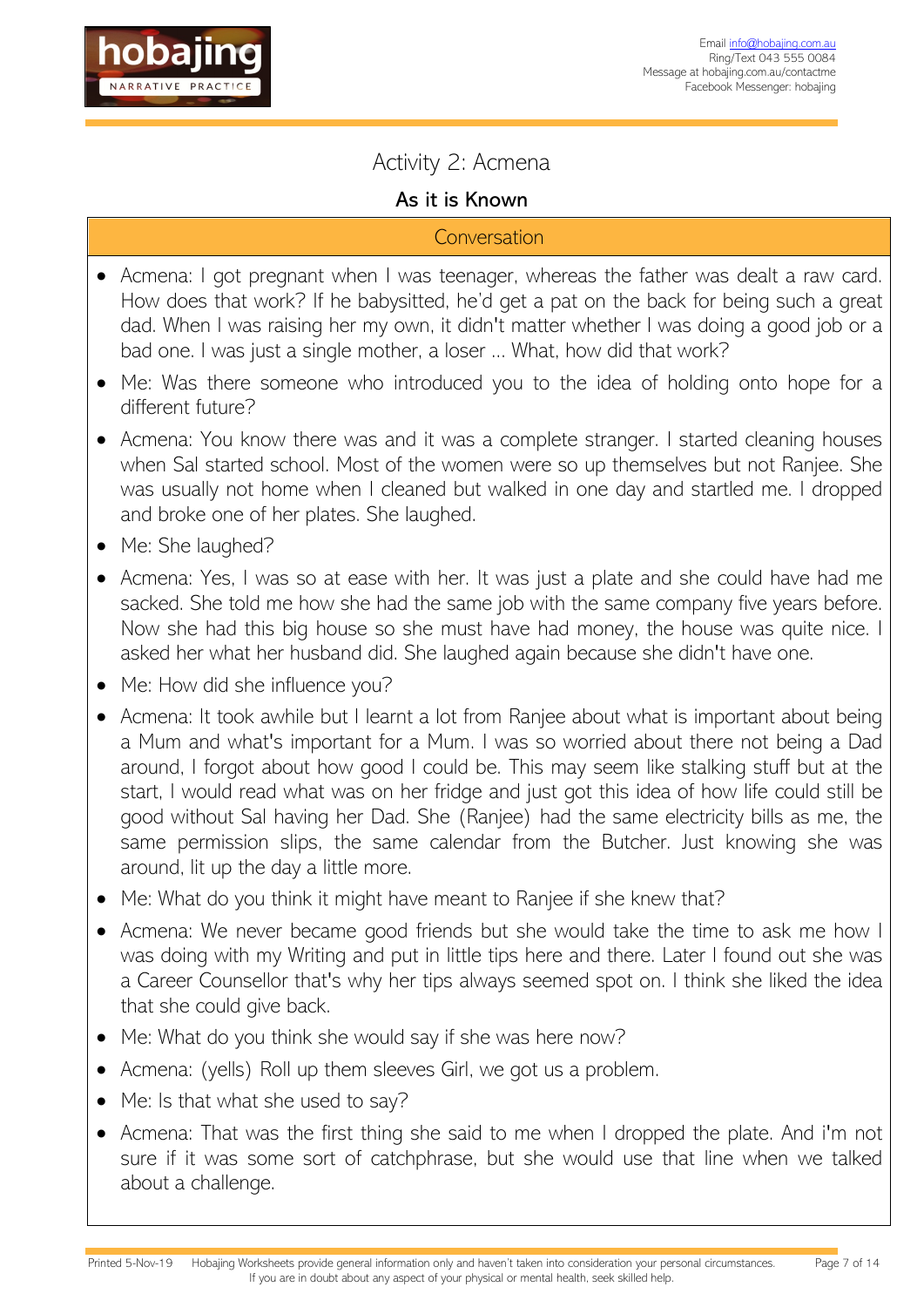- Me: Acmena, what have you learned about what you can manage?
- Acmena: I did quite well really. Despite all those toffee noses looking down, Sal never missed an excursion or had to wear a second hand uniform. She always had someone there for every race, every ribbon, every play.
- Me: What do you think it says about you that you persisted?
- Acmena: Persisted?

hobajiı

NARRATIVE PR

- Me: That you kept doing what you thought was right for Sal even though strangers were telling you otherwise.
- Acmena: Well, it was just the right thing to do. I made the choice to have her, it's not her fault that people look down on us.
- Me: What does it say about you, do you think, that despite the effects of being an unmarried mother, you were able to turn up to those events and pay for the uniforms?
- Acmena: I'm here because i'm committed to her just as much as I was then. She used to love spending time with me. Right now, she's in a teen place, and some say that's her journey, not mine. But i've never relied on what 'some say' in the past, so why should I rely on it now. I do know what i'm supposed to do. I know i've got to have the uncomfortable conversation. I'm not scared that she or anyone else thinks i'm a bad Mum. I'm scared that she will think I have no right to tell her what's right and wrong as a Teenager.
- Me: Why?
- Acmena: Ha, ha .. because I fell pregnant as a Teenager.

Possible Questions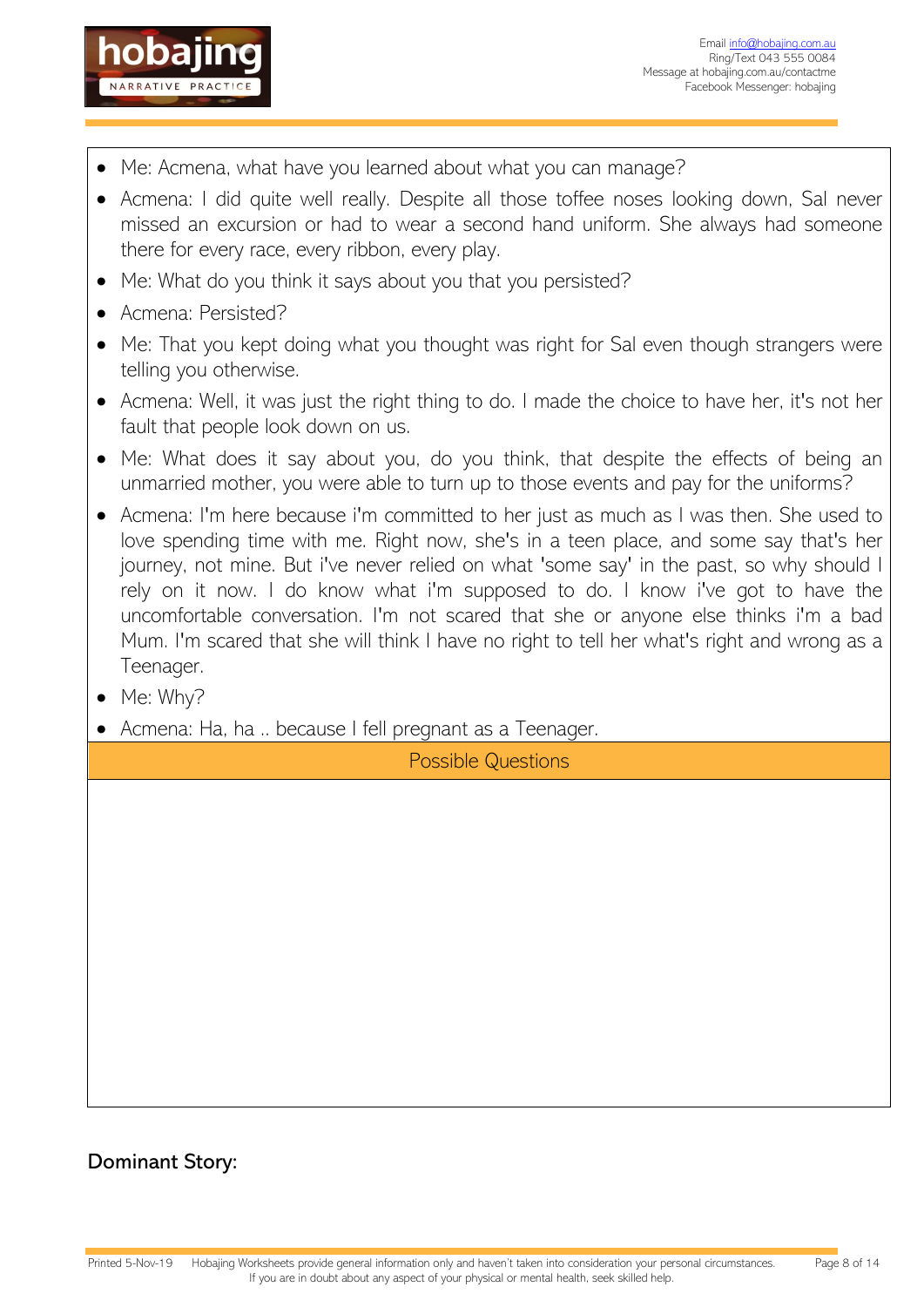

As it is Told

Possible Questions & Conversation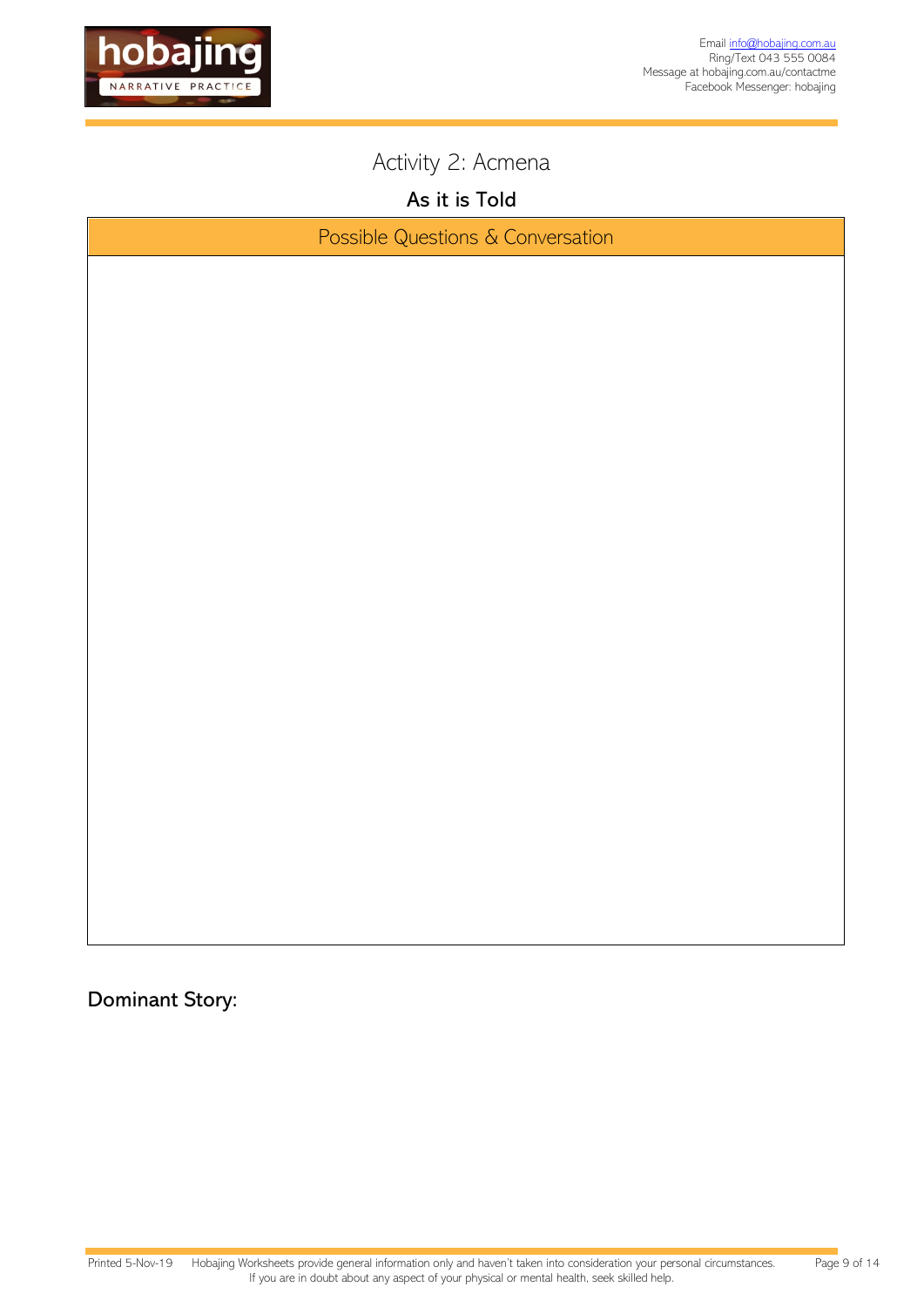

# Templates

| As it was Known              | As it was Told                      |
|------------------------------|-------------------------------------|
|                              |                                     |
|                              | $\bullet$                           |
|                              |                                     |
|                              |                                     |
|                              |                                     |
|                              |                                     |
|                              |                                     |
|                              |                                     |
| DOMINANT STORY:<br>$\bullet$ | <b>DOMINANT STORY:</b><br>$\bullet$ |
|                              |                                     |
|                              |                                     |

| As it is Known                      | As it is Told                |
|-------------------------------------|------------------------------|
|                                     | $\bullet$                    |
|                                     | $\bullet$                    |
|                                     | $\bullet$                    |
|                                     | $\bullet$                    |
| <b>DOMINANT STORY:</b><br>$\bullet$ | DOMINANT STORY:<br>$\bullet$ |
|                                     |                              |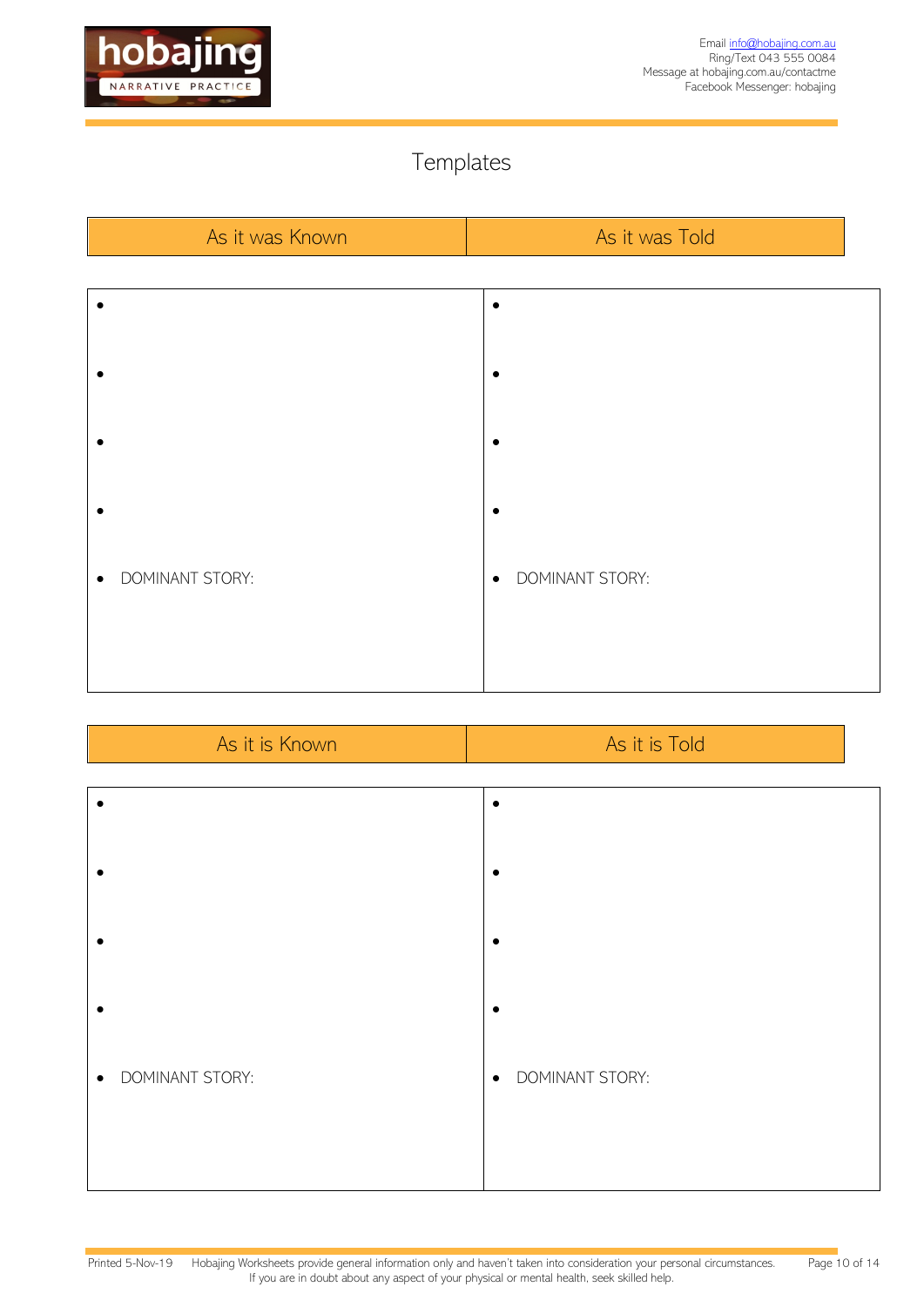

**Cutouts** 

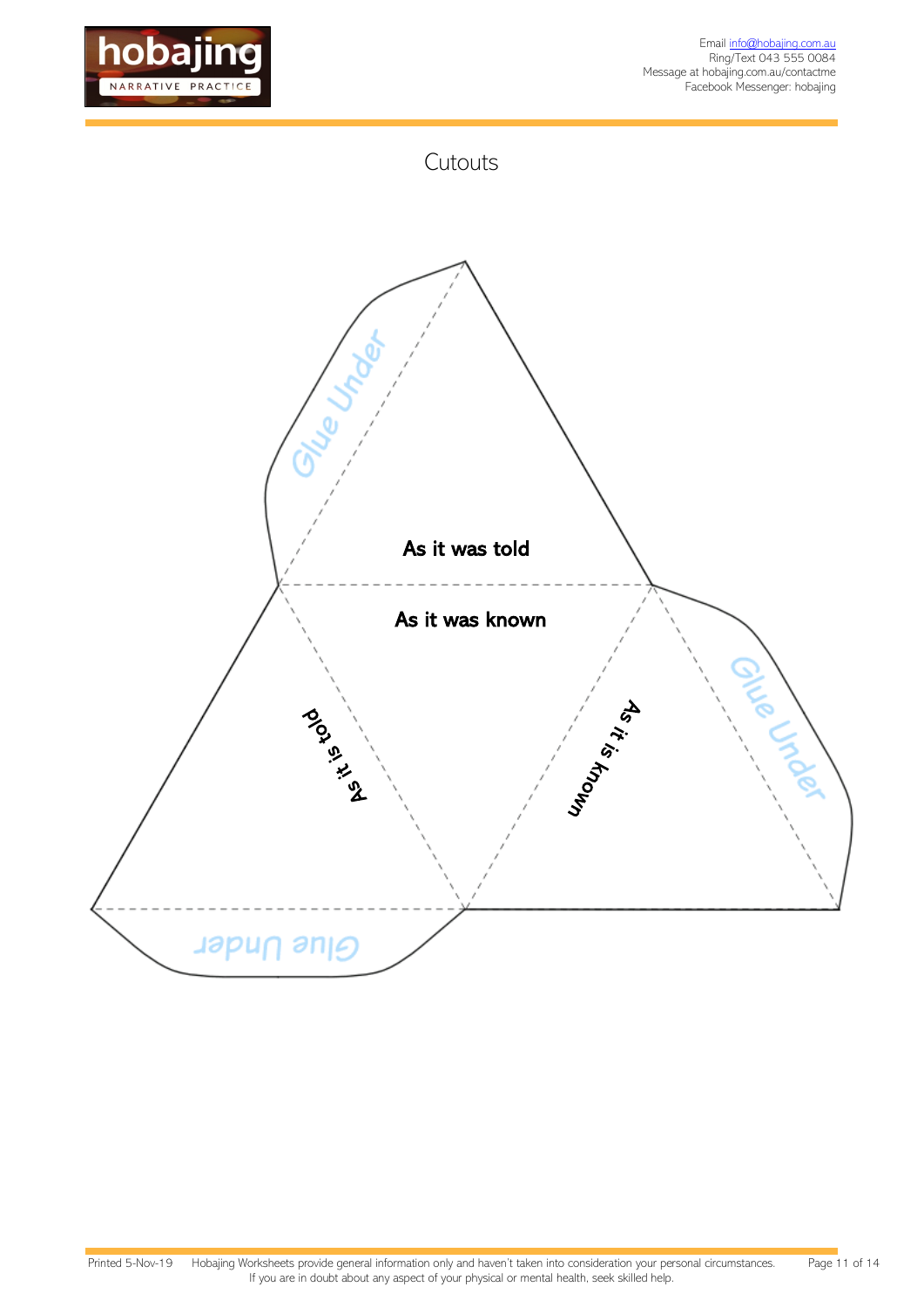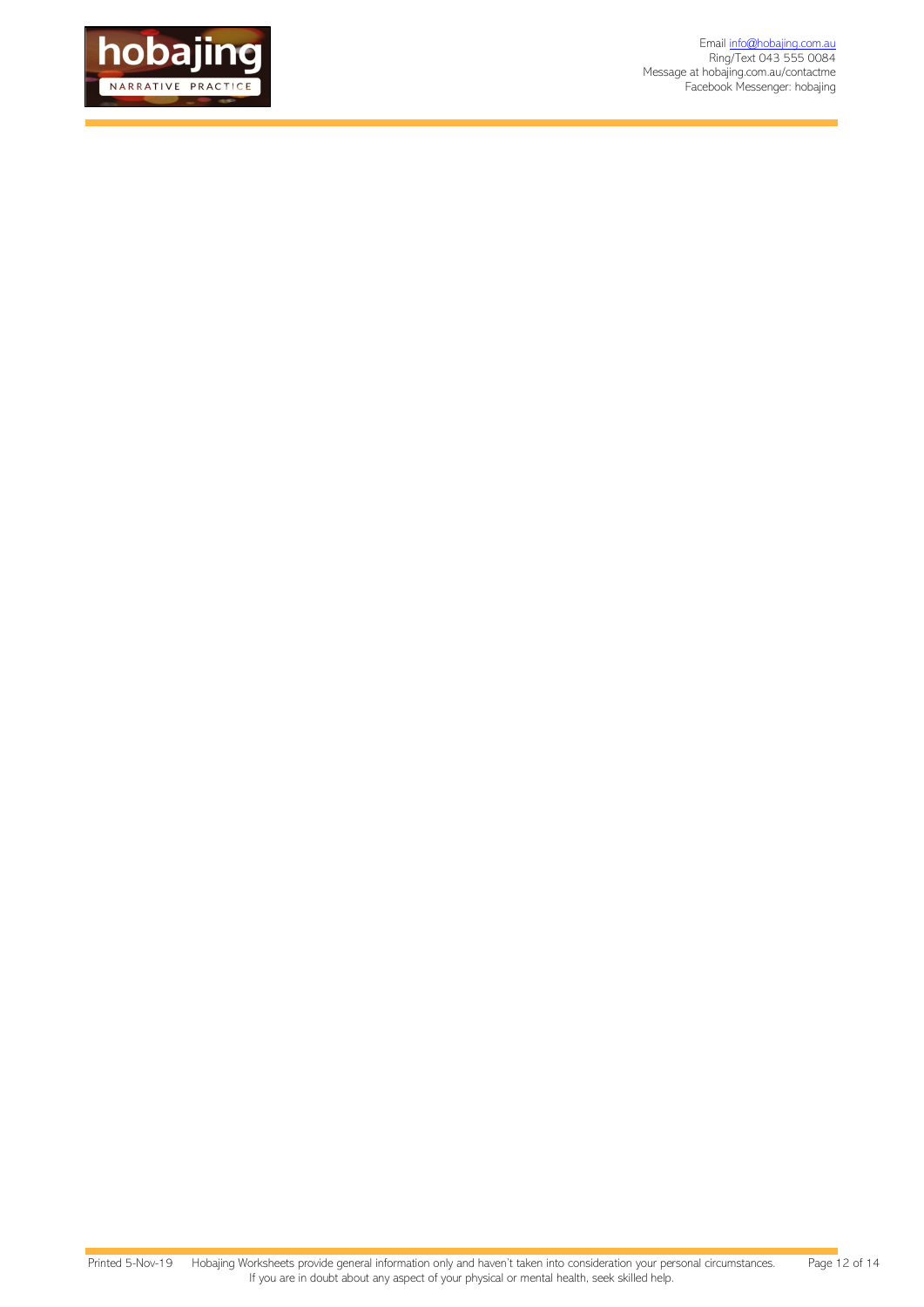